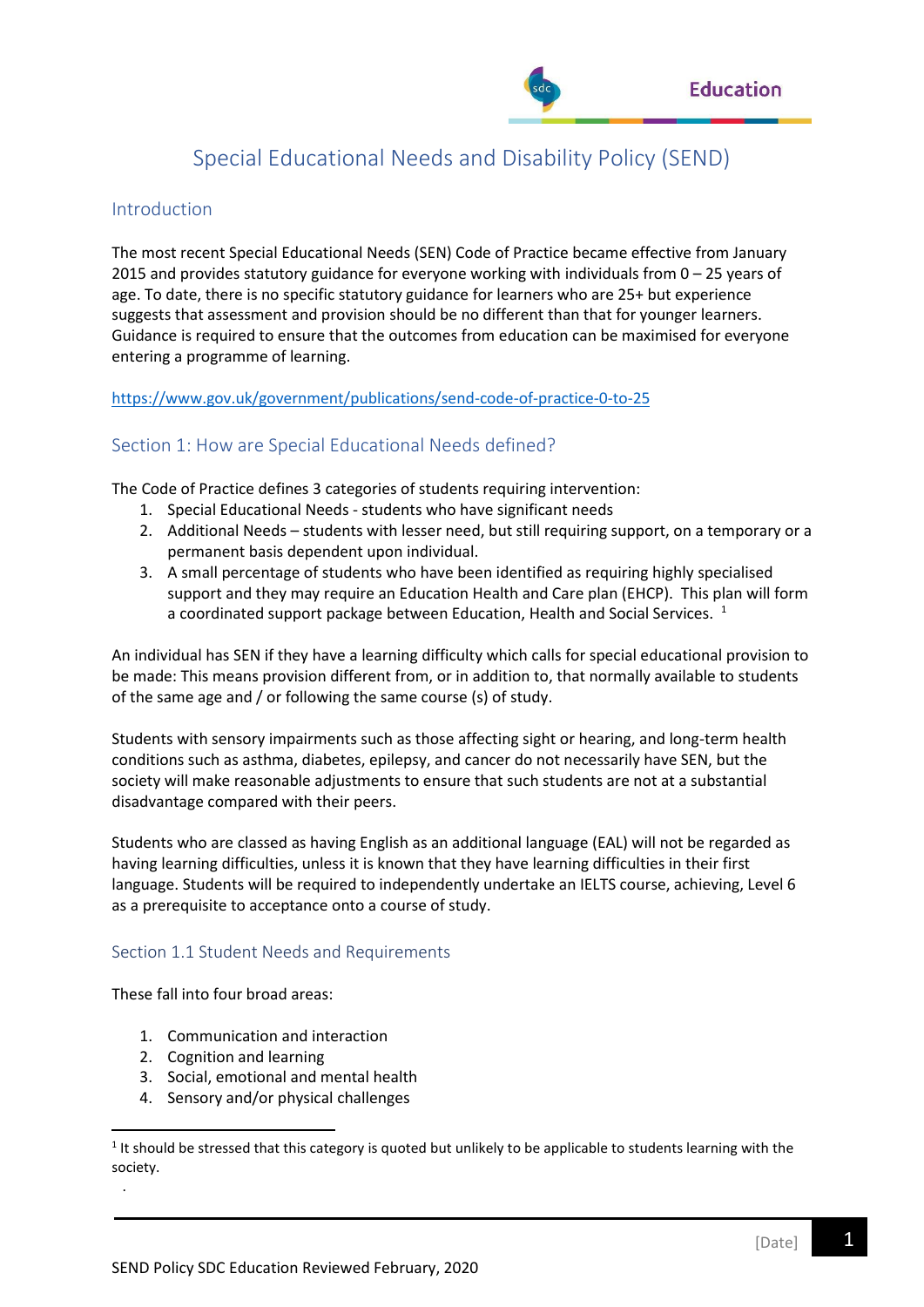

# Section 2: The Aims of SEND Provision

- $\ddot{\phantom{1}}$  To ensure all students are equally valued and the society has high aspirations for all.
- $\downarrow$  To ensure full entitlement to high quality education with broad and balanced schemes of work throughout.
- $\ddot{+}$  To encourage all students to fulfil their potential and enhance their self-esteem.
- $\ddot{+}$  To educate students with SEN, wherever possible, alongside their peers within the normal curriculum.
- $\ddot{\phantom{1}}$  To fully involve fellow students to support the individual.
- $\ddot{\phantom{1}}$  To meet the needs of all students who have SEN by offering continual and appropriate forms of educational provision.

SDC recognises that many students may have additional educational needs at some time during their learning which will be dealt with under the umbrella of this and / or the Mitigating Circumstances Policy.

## Section 2.1 Providing Personalised Intervention

The society will not bare any responsibility for SEN assessments and any students with special educational needs will be required to show proof in order for these to be taken into account in accessing learning. On provision of this information, The Special Educational Needs Coordinator (SENCO) will coordinate all relevant support for relevant students.

Our inclusive approach is based around the premise that any additional needs of students are, as much as possible, met in sessions with the other students. A highly individualised approach is adopted by the tutors, however, which means that the needs of students may be met in different ways. Tutors will make suitable adjustments in both assessment of learning and delivery of lessons.

The SDC's approach to SEND is that, as a priority, all students, irrespective of need, can access the full spectrum of courses if desired. All students are the shared responsibility of all staff who should, to the best of their ability, provide strategies to allow students, regardless of ability, to achieve. The quality of teaching for students with SEN, and the progress made by these students, is a core part of our provision and CPD arrangements can be made for staff where necessary.

# Section 3: The Responsibilities of the SEND Coordinator

The SENCO is responsible for:

- $\downarrow$  Monitoring the provision of as inclusive an education as possible for all learners.
- $\ddot{\phantom{1}}$  The day-to-day operation of the SEN policy and coordination of specific provision made to support individual students with SEN.
- $\downarrow$  Liaising with employers of students with SEN if necessary.
- $\downarrow$  Placing students on the SEN List and informing staff.
- **Providing student Individual Provision Maps after consultation with appropriate staff and** ensuring that these are monitored as part of the support strategy.
- $\ddot{\phantom{1}}$  Provide alternative ways of presenting information to students where appropriate.
- $\ddot{\phantom{1}}$  Regularly review procedures as outlined in the Code of Practice and the objectives of the SEND policy.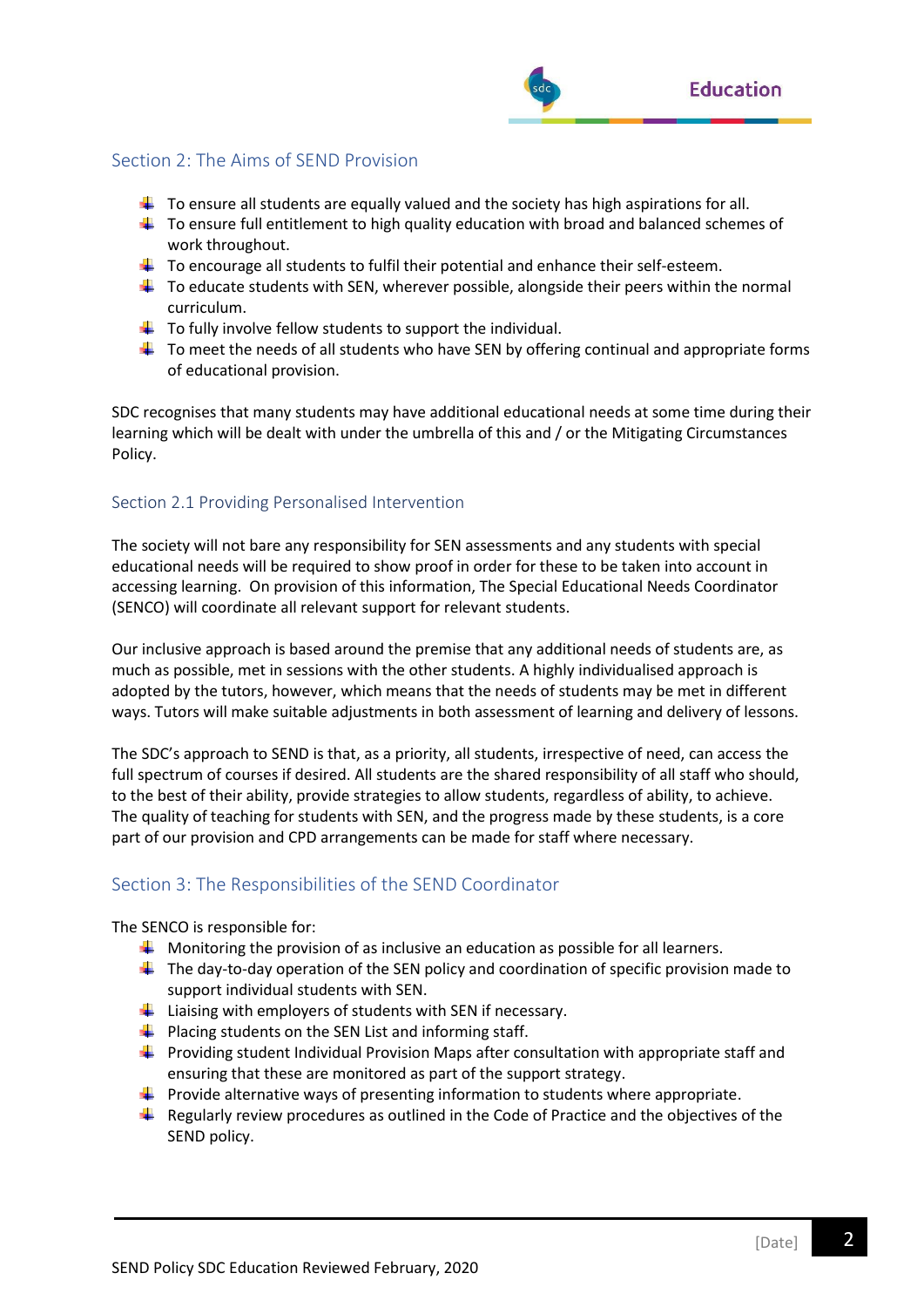

## Section 4: Identification, Assessment & Recording

#### Section 4.1: Early Identification

As stated in Section 2.1, the onus is on the student to provide proof of any special educational needs present although staff should note any learning difficulties which may become apparent during a course of study.

#### Section 4.2: Assessment and Recording

- $\ddot{\phantom{1}}$  Students with identified needs may qualify for exam access arrangements in internal and external assessments.
- $\frac{1}{2}$  Success criteria will be determined on an individual basis, dependent on the needs of the student.
- $\ddot{+}$  Reporting is vital to the assessment process and will be used to compile student profiles and provision maps.

#### Section 4.3: The Dissemination of Information

All information gathered on a student's abilities will be made available to appropriate staff.

An Individual Provision Map will be provided for all new students who have identified themselves as having a special or additional educational need.

# Section 5.0: SEND Provision in Practice?

## 5.1 Teaching and Learning

It is important, when meeting individual needs, that students with additional or special needs are not specifically highlighted as such to others. Tutors at SDC are highly skilled in this area and students are encouraged to accept that some students will approach a task one way, whilst others may address a similar task in a different way. Such strategies may include:

- $\downarrow$  Alternative ways of recording work (use of iPads for example)
- $\downarrow$  Differentiated tasks (varying in degrees of challenge)
- $\downarrow$  Differentiated learning objectives

In addition, tutors will be provided with relevant and up to date information regarding individual students, includes information about the needs of the student and recommended strategies which will allow tutors to meet these needs in teaching sessions.

#### 5.2 Examinations

There are a number of possible support arrangements for students in examinations such as:

- $\downarrow$  Reader
- $\leftarrow$  Electronic Scribe